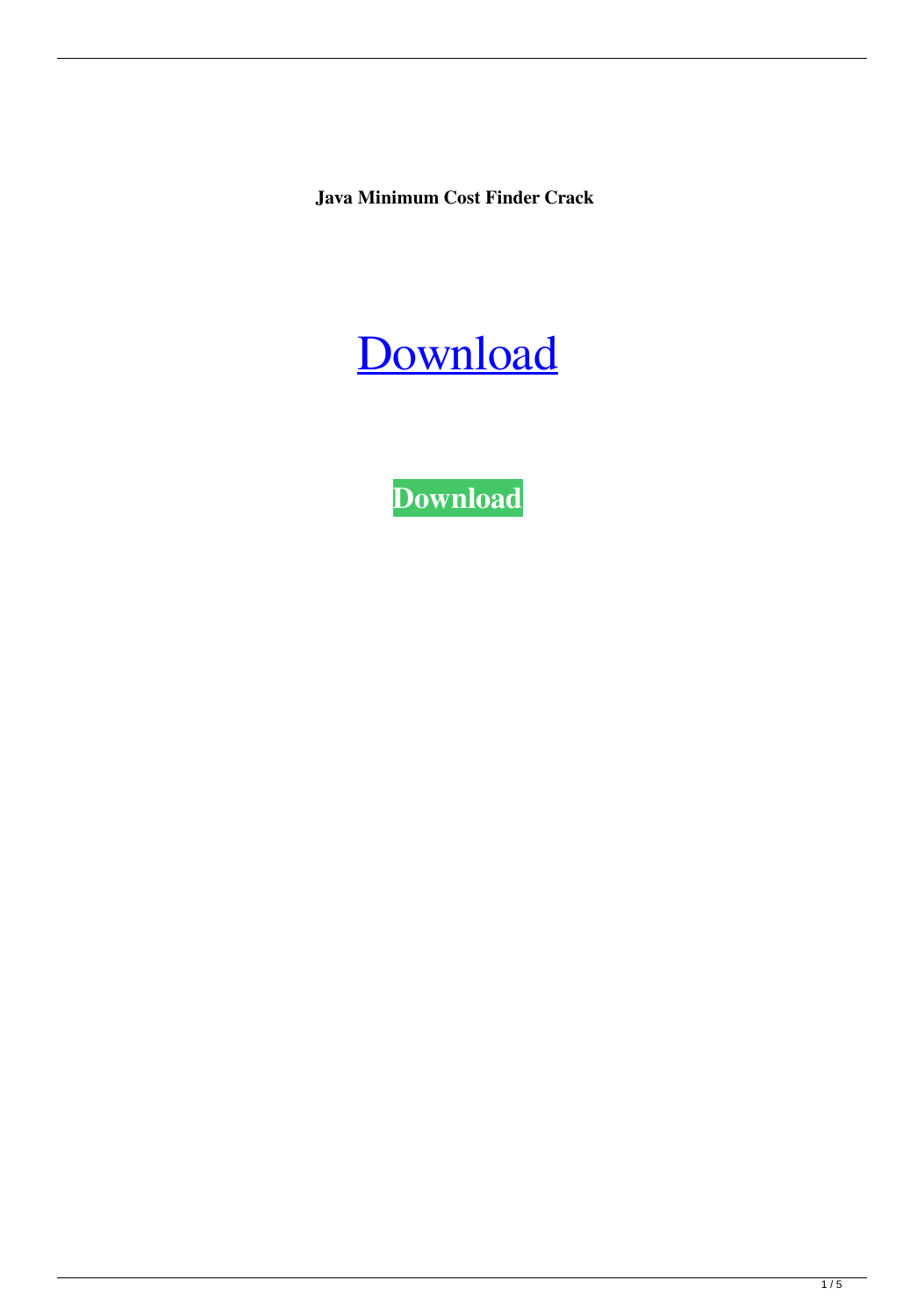## **Java Minimum Cost Finder Crack Keygen Free**

Java Minimum Cost Finder Crack Keygen is an Open Source Java algorithm that finds the cheapest price for any product in the database. Java Minimum Cost Finder For Windows 10 Crack has been tested on multiple Windows and Mac platforms to ensure compatibility. The results are sorted alphabetically and by price. Have you ever wondered how much it would cost to get from A to B in Java? In a simple and straightforward Java Minimum Cost Finder Crack Mac, we find the lowest cost to travel between any two locations. You must only enter the start point and end point of your trip. The algorithm will calculate the distance and the price of the trip. Once complete, the results will be returned in an ArrayList. If you are willing to pay less, you can enter a lower price in the minimum price field. Java Minimum Cost Finder Crack Keygen has been tested in Java 6 to ensure compatibility. The minimum price is included in the price of the trip. It is strongly recommended that you use a recent version of Java. To find the cost of a trip from A to B, simply enter the coordinates of A and B in the calculator. Below is a list of other algorithms in the Java category. Please share this site with your friends, if you find Java Minimum Cost Finder Crack Free Download valuable. What's New \* No maintenance needed and just plug and play with JavaMinimumCostFinder (1.1.2) - This means no more updated than is necessary. As an alternative to the Java minimum cost finder, we developed a new version. We changed the algorithm to be fully dynamic, and is now compiled for Java 1.6 (for previous versions, you can download a 1.1.2 archive here). The new version is much faster than the previous versions. Note that Java Minimum Cost Finder is designed as an accessible, handy and Open Source algorithm that can help you find the lowest cost. Java Minimum Cost Finder was developed in the Java programming language and can run on multiple platforms. Java Minimum Cost Finder Description: Java Minimum Cost Finder is an Open Source Java algorithm that finds the cheapest price for any product in the database. Java Minimum Cost Finder has been tested on multiple Windows and Mac platforms to ensure compatibility. The results are sorted alphabetically and by price. Have you ever wondered how much it would cost to get from A to B in Java? In a simple and straightforward Java Minimum Cost Finder, we find the

### **Java Minimum Cost Finder Crack Activation Key Download PC/Windows (2022)**

KeyMacro is a lightweight Java library that simplifies the use of Windows-style keyboard macro commands in Java applications. The library provides a class that gives you access to all of the keyboard macros of the Windows operating system. The library was created because most Java applications (including game engines, build tools, and other GUI applications) are unsuitable for running macros because they allow users to define their own macros but do not provide any mechanism for accessing them. Amazon AWS Description: Amazon Web Services provides you with most of the tools you need to develop, host, and scale your applications. For developers, Amazon Web Services offers: \* The Cloud9 IDE: a web application development environment that makes it easy to build and run your code from anywhere, with a code editor, debugger, and integrated terminal \* Tools to help you develop, manage, and test your application. \* A unified API for creating, deploying, and scaling your applications, which means you can focus on building your application rather than managing its infrastructure \* A highly scalable architecture that is designed for a world in which your applications can scale independently \* An easy-to-use management console that allows you to monitor your applications, measure and report on the performance of your Amazon Web Services resources, and create or modify your AWS resources programmatically. Some of the resources supported by Amazon Web Services are: \* Amazon RDS: A relational database service for Amazon EC2 \* Amazon VPC: Virtual private cloud that provides you with multiple network subnets \* Amazon VPC Direct Connect: Connects your instances running in the Amazon Virtual Private Cloud to a private or public IP network \* Elastic IP: An Internet Protocol address that you can assign to any instance or load balancer within an Amazon Virtual Private Cloud \* Elastic Load Balancing: Load balancers that provide Internet connectivity for your applications running on Amazon EC2 \* Amazon CloudWatch: Monitor and report on the performance of your applications, or use it to send notifications or alarms when your application performance degrades \* Amazon DynamoDB: A fully managed NoSQL database service that provides fast access to a very large amount of data \* Amazon Simple Storage Service (S3): A fully managed object store \* Amazon Simple Queue Service: A service that provides a reliable, simple, and cost-effective means of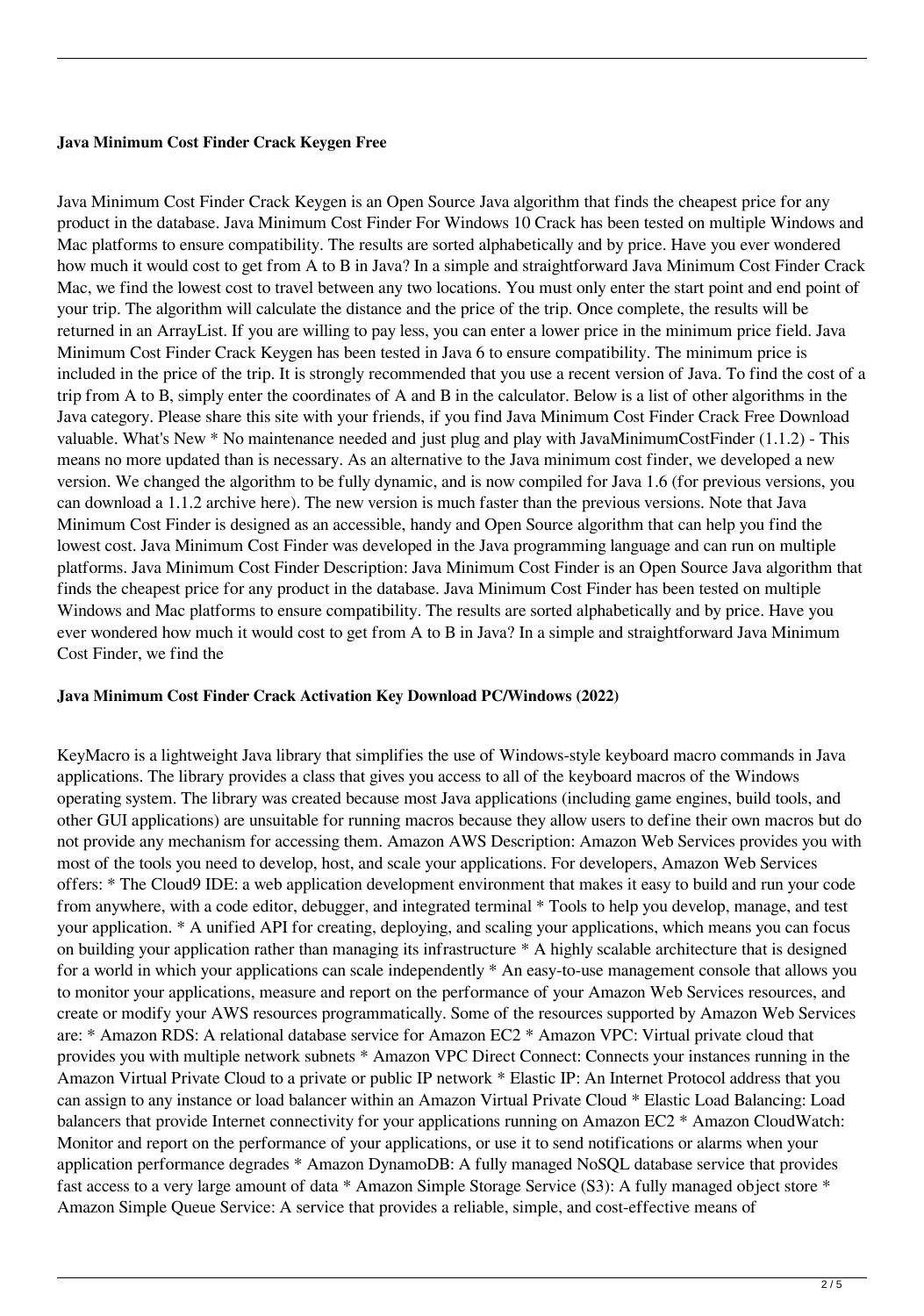communicating between different applications and different services \* Amazon Simple Workflow Service: A workflow management service that provides workflows that can be used to process multiple records at a time \* Amazon 77a5ca646e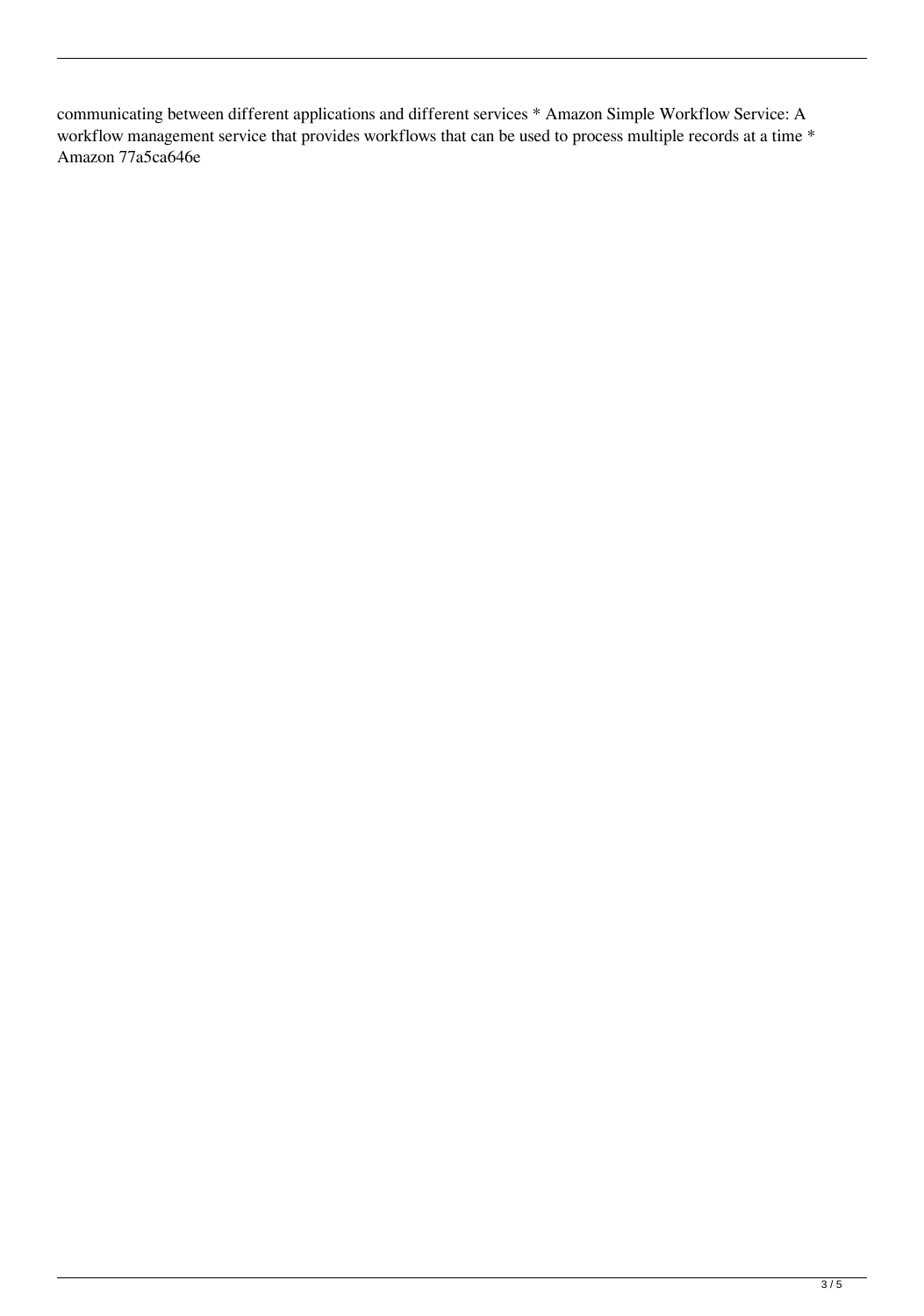## **Java Minimum Cost Finder Crack +**

Java Minimum Cost Finder (JavaMCF) is an Open Source algorithm that aims at finding the lowest overall cost for a particular road network, given a list of stations. JavaMCF is an enhanced version of the JavaMinCost version 1.2.1. JavaMinimumCostFinder version 1.2.1 (JavaMCFv1.2.1) is a Java application that can find the overall minimum cost for any road network. javaMinimumCostFinder version 1.2.1 (JavaMCFv1.2.1) can also calculate a number of metrics such as longest distance, shortest time, quickest time, and most direct time. The JavaMinimumCostFinder v1.2.1 is a key component of the Java MiniCost Service (JMCi). Features This table shows the key features of JavaMinimumCostFinder and Java Minimum Cost Finder. See also Java programming language Open Source Open Source Geospatial Foundation Open Source Geospatial Toolkit Java API for Location and Geometry Java2slt External links JavaMinimumCostFinder - JavaMCF Website Open Source Geospatial Foundation Website Open Source Geospatial Toolkit Website Category:Free software programmed in Java (programming language) Category:Software using the Apache license Category:Cross-platform software Category:Computer programming tools Category:Free GIS software Category:Java (programming language) libraries Category:Java platform software Category:Free travel planning softwareUnusual binding mode and resonance properties of C6F5-tethered norbornene: a density functional theory study. The binding mode and resonance properties of C(6)F(5)-tethered norbornene were studied by density functional theory. The calculated relative energies of C(6)F(5)-tethered norbornene complexes show that the  $C(6)F(5)$  groups is more stable than the  $C(6)H(5)$  groups, due to the high electron density of the C(6)F(5) group and the more  $\sigma$ - $\pi$  conjugated interaction between the C(6)F(5) and the N atoms. The resonance states can be classified as a type I hybrid and a type II  $\pi$ - $\pi$ \* resonance. The natural resonance hybrid (nR(0)) state of  $C(6)F(5)$ 

# **What's New in the Java Minimum Cost Finder?**

Java Minimum Cost Finder is an algorithm, that calculates the minimum cost, for all possible paths through an graph of roads. Java Minimum Cost Finder has a friendly user interface, with colour codes, icons, icons and other information being used to allow you to easily understand the program. Further Information: A Java Minimum Cost Finder Video Tutorial can be found here: References: Minimum Cost Finder Java The Java Minimum Cost Finder is an algorithm, that calculates the minimum cost, for all possible paths through an graph of roads. Java Minimum Cost Finder was developed in the Java programming language and can run on multiple platforms. Description: Java Minimum Cost Finder is an algorithm, that calculates the minimum cost, for all possible paths through an graph of roads. Java Minimum Cost Finder has a friendly user interface, with colour codes, icons, icons and other information being used to allow you to easily understand the program. Further Information: A Java Minimum Cost Finder Video Tutorial can be found here: References: Minimum Cost Finder Java The Java Minimum Cost Finder is an algorithm, that calculates the minimum cost, for all possible paths through an graph of roads. Java Minimum Cost Finder was developed in the Java programming language and can run on multiple platforms. Description: Java Minimum Cost Finder is an algorithm, that calculates the minimum cost, for all possible paths through an graph of roads. Java Minimum Cost Finder has a friendly user interface, with colour codes, icons, icons and other information being used to allow you to easily understand the program. Further Information: A Java Minimum Cost Finder Video Tutorial can be found here: References: Java Minimum Cost Finder Java The Java Minimum Cost Finder is an algorithm, that calculates the minimum cost, for all possible paths through an graph of roads. Java Minimum Cost Finder was developed in the Java programming language and can run on multiple platforms. Description: Java Minimum Cost Finder